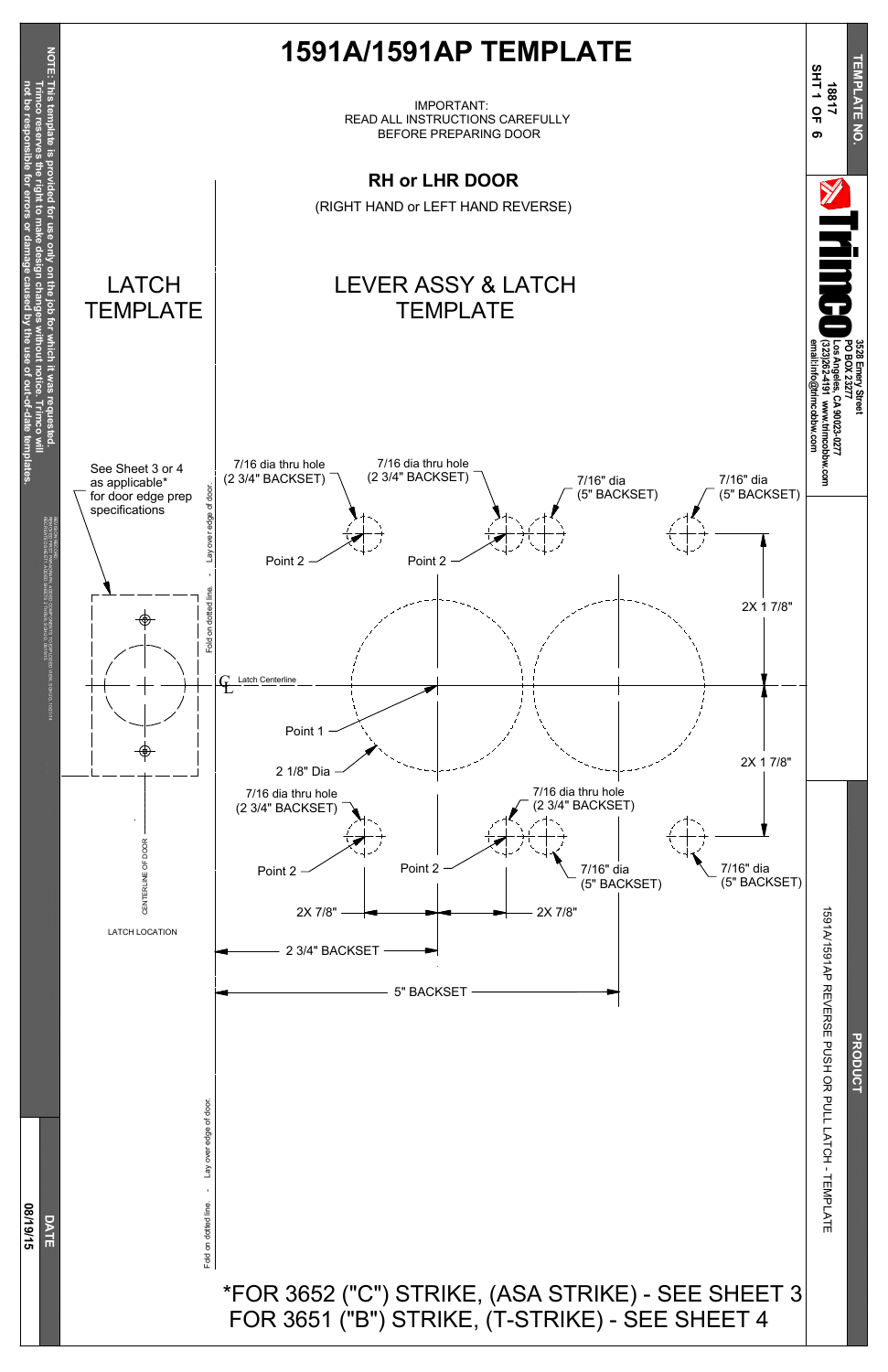# E R S E PUSH O R PULL<br>L LATCH - TEMPLATE

Fold on dotted line. - Lay over edge of door. Lay over edge of door Fold on dotted line.

**D A T E**

**0 8/19/15**



# **PRODUCT**

# \*FOR 3652 ("C") STRIKE, (ASA STRIKE) - SEE SHEET 3 FOR 3651 ("B") STRIKE, (T-STRIKE) - SEE SHEET 4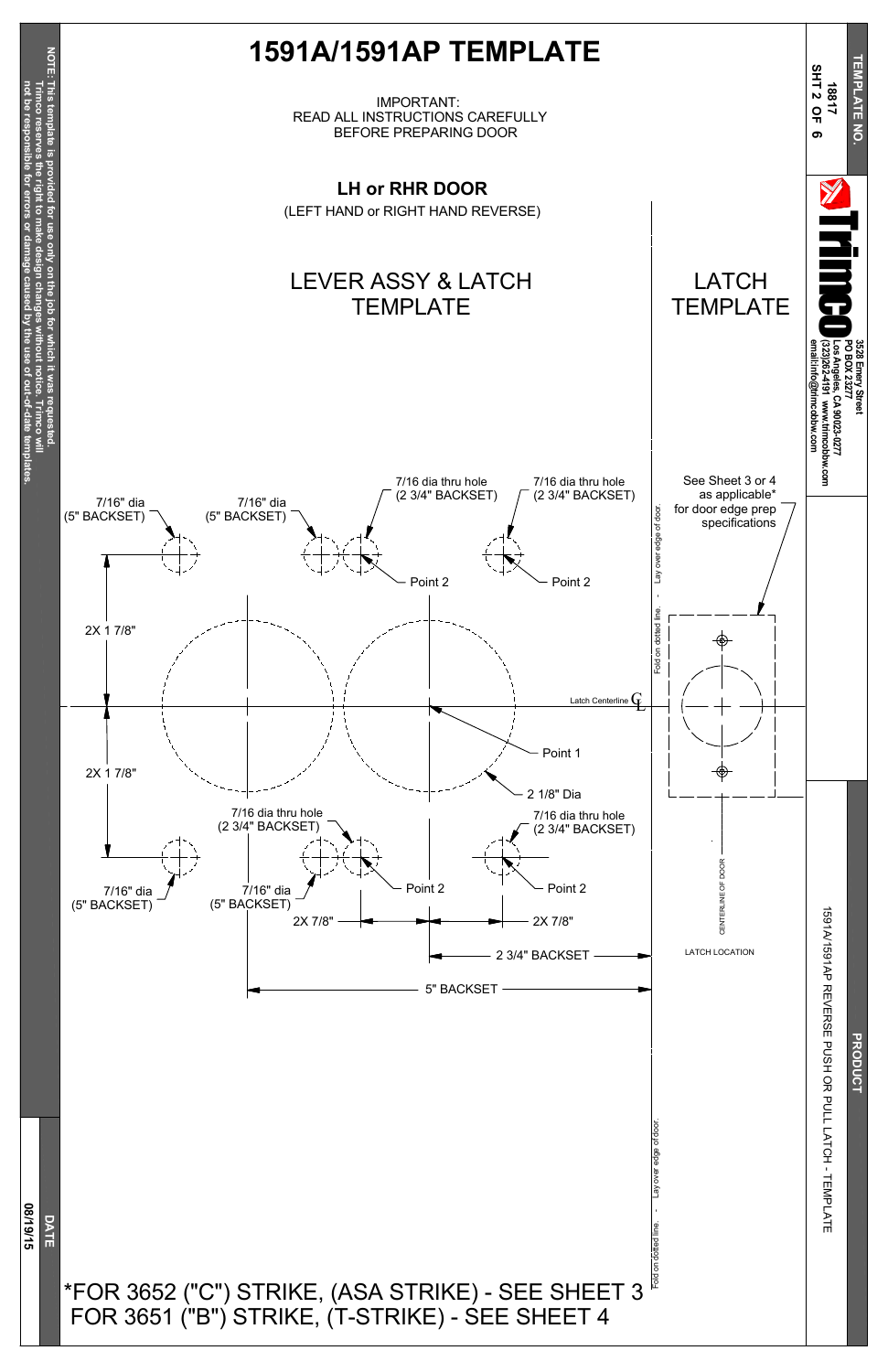**not resp for or damage caused b y the of**

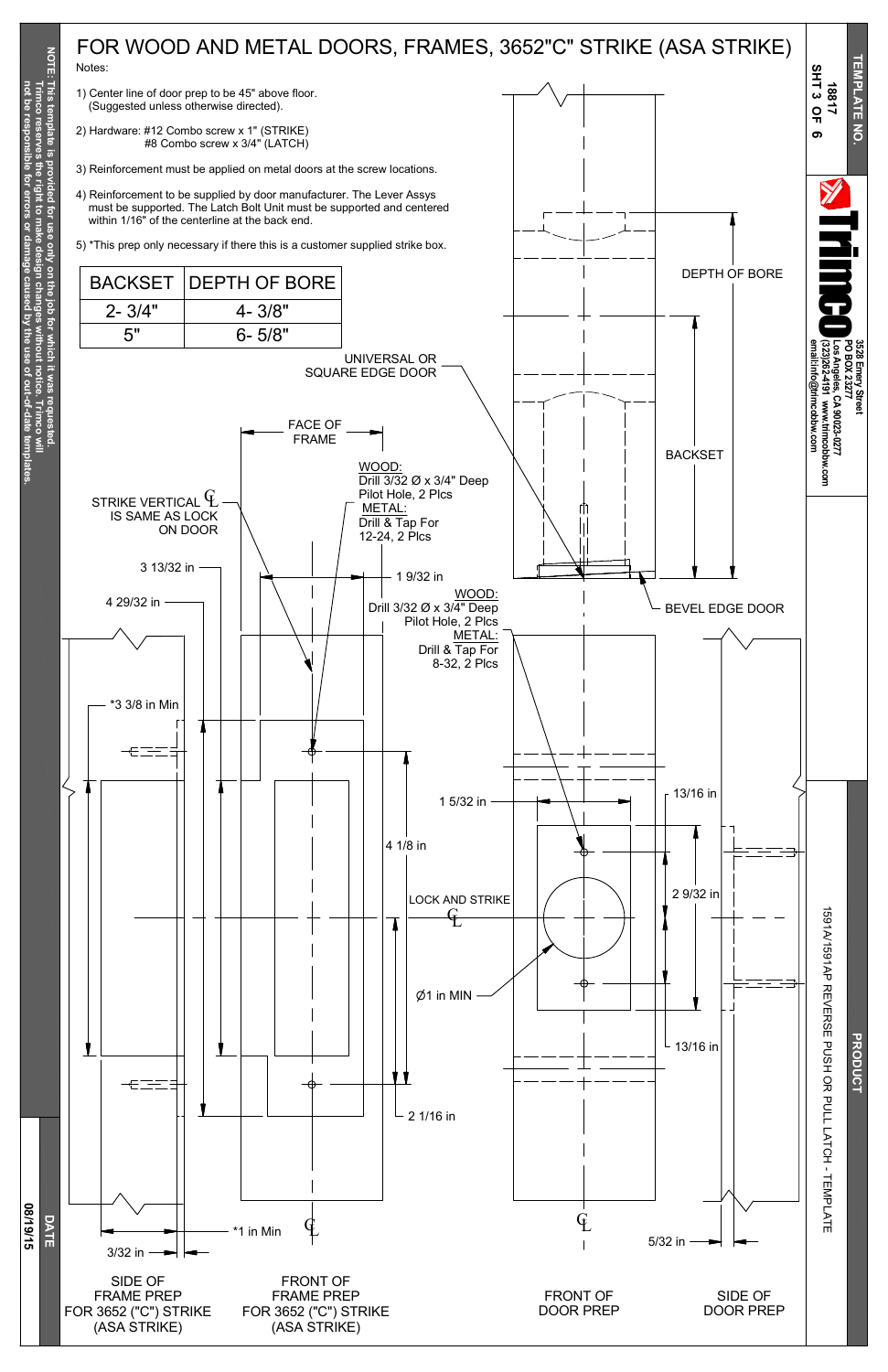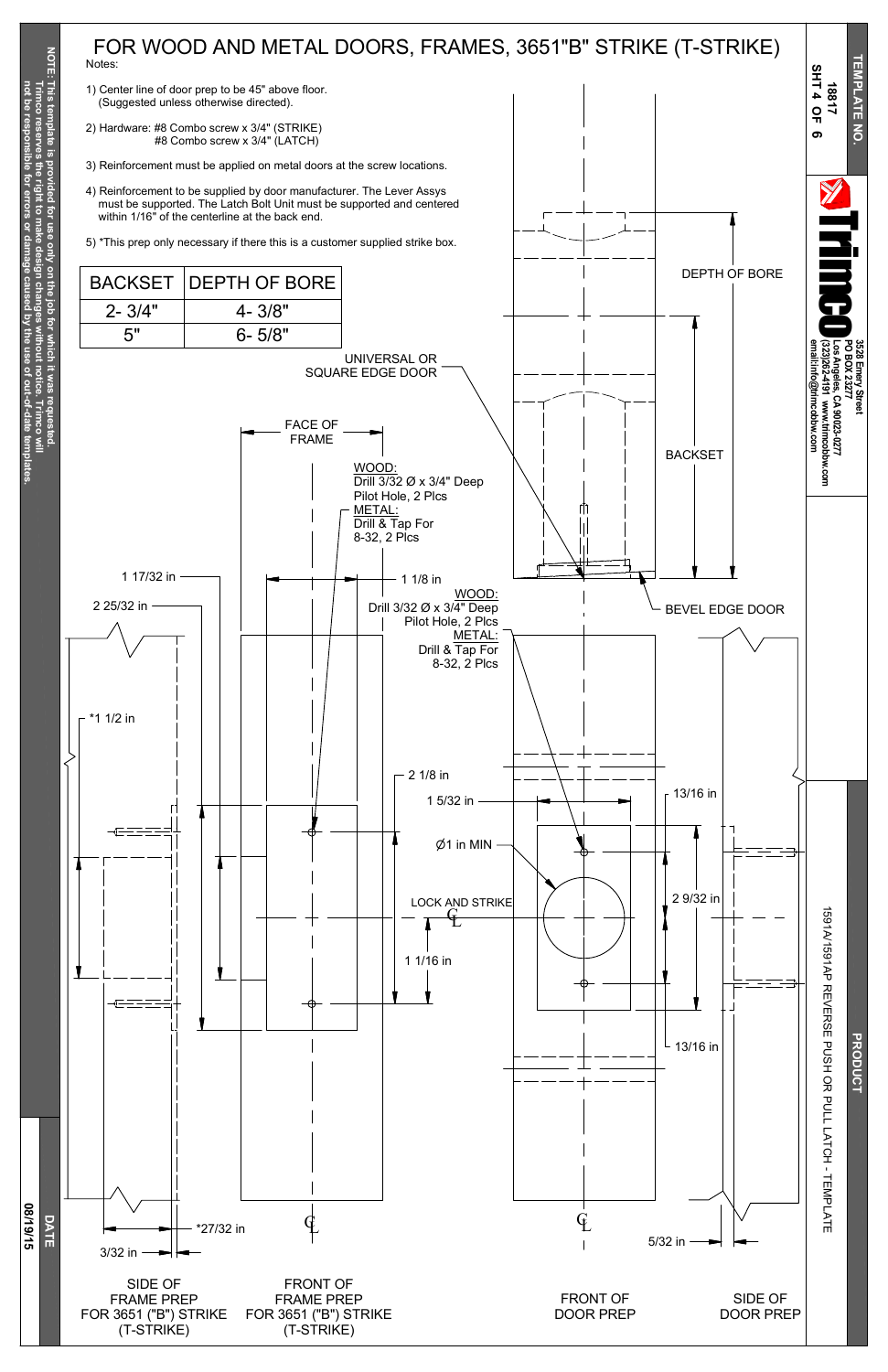**3528**

**Emery**

**Street**

**PO B OX 23277**

**Los**

**90023-0277**

**T E M P L A T E N O.**

**Trim c o** §<br>≡

**N O T E: This tem plate is pro vided**

**for use only on the jo b for**

> **which it was**

> > E R S E PUSH O R PULL<br>L LATCH - TEMPLATE

**PRODUCT** 

**requested.**

**Trim c o**

**reserves**

**the right to make**

**design**

**changes**

**without**

**notice.**

**not be resp**

**onsible**

**for**

**errors**

**or**

**damage**

**caused**

**b y the use of**

**out-of-date**

**tem**

**plates.**

**D A T E**

**0 8/19/15**

91A/15

6ا<br>P<br>P

ス<br>マロ

CAM PIVOT PIN

<u>ন</u>

BUSHING (NOT VISIBLE IN THIS VIEW)



CAM PIVOT PIN (ENCASED IN BUSHING)







#### FULLY ASSEMBLED

# **LEFT HAND, RIGHT HAND DOOR DEFINITIONS:**

1591AP PUSH ASSEMBLY

# **TO CHANGE THE HANDING OF A LEVER ASSEMBLY:**

- 1) Loosen the Cam Pivot Pin just enough to enable the removal of the Finger (Cam) - be sure the Cam Pivot Pin remains partially encased in the Bushing.
- 2) Remove the Finger (Cam), rotate it 180 degrees, then reinstall the Finger.
- 3) Re-tighten the Cam Pivot Pin.
- 4) Remove the Locating Pin and relocate it on the opposite side of the Chassis - drive in 1/8" deep.

#### Note:

Push Latchsets are assembled for RHR\*LHR/Pull Latchsets are assembled for right or for left hand doors.

Be sure that handing is correct for a given door type. For the 1591A Reverse Action Latches, LH Inswing can be changed to RH

Inswing, and LHR can be changed to RHR - but all other potential changes are not possible with this configuration (e.g. RH Inswing cannot be changed to RHR).